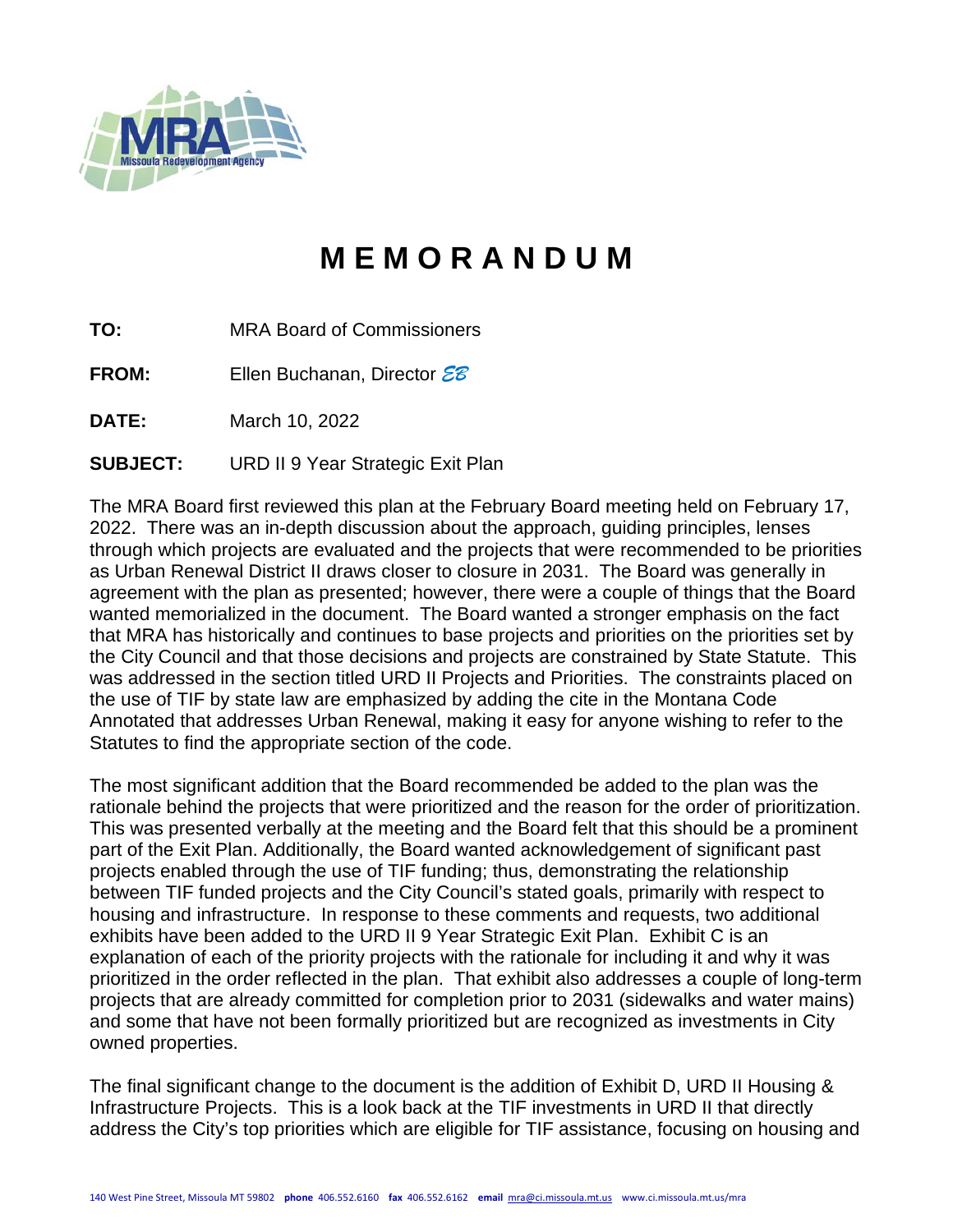infrastructure. It quantifies the result of past investments in these critical areas of need that are within the scope how TIF can be deployed.

It was agreed at the February Board meeting that if the Board approves the Exit Plan, it will then be presented to the City Council as an informational item. These are not inexpensive projects and URD II will not have the capacity to fund most of them from available cash. Staff and the Board understand that if MRA is to successfully undertake these ambitious projects, most of which will not happen without the use of TIF, bonding will be required. Part of the discussion with City Council when this plan is presented must center around the Council's appetite for issuing future bonds in URD II. These will be very short-term bonds because they cannot extend beyond the life of the District, 2031; consequently, time is of the essence if we are to maximize our bonding capacity.

A copy of the February Board memo is attached to this packet to provide further background and context.

**Recommendation: Staff recommends that the MRA Board adopt the URD II 9 Year Strategic Exit Plan and direct staff to refer the Plan to City Council as an information item.**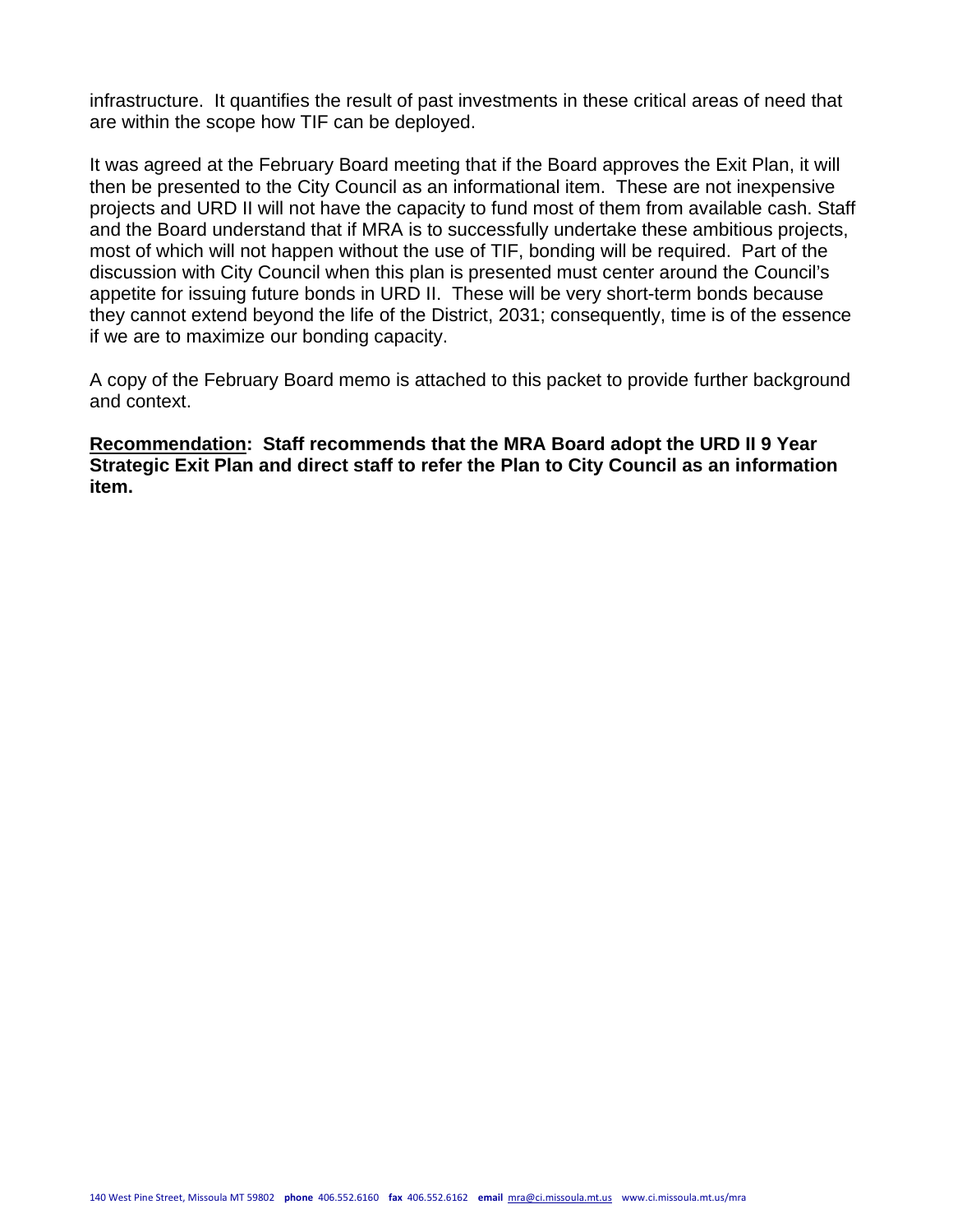## **City of Missoula**

#### **Missoula Redevelopment Agency**

## **9 Year Strategic Exit Plan**

# **Urban Renewal District II**

**Purpose:** The purpose of this strategic work plan is to provide a tool for setting the priorities and implementing the work plan for the City's and MRA's goals, initially in URD II. It is intended to provide guidance while allowing flexibility as unanticipated worthy projects present themselves.

**Guiding Principles:** In concert with the City of Missoula and its adopted plans and policies, the following principles create the lenses used to guide the investment of TIF funds. Curbing climate change is an important goal for the City; consequently, these principles are structured to enable sustainable development that addresses the reversal of climate change.

- Support for the development and sustainability of a variety of housing types and price ranges with an emphasis on appropriate density and permanently affordable housing (**H**).
- Support for development of transportation and utility infrastructure, including but not limited to streets; curb, gutter and sidewalks; storm drainage; water; sewer; power; gas; and telecommunications, to encourage all modes of transportation, quality development and private investment (**I**).
- Support for parks, trails and public amenities that preserve open space and enhance community values around quality of life and equity (**I**).
- Support for essential community services for Missoula's residents through investment in public facilities, public services and social service providers (**SG**).
- Support for private development and projects that enhance the city, increase the tax base, build the economy and have a positive return on Investment (**PI**).
- Support projects that enhance quality of life and will be unlikely to occur without the use of TIF funding (**T**).
- View all projects for their ability to increase equity and opportunity for Missoula's residents. Equity is the full and equal access to opportunities, power, and resources so that all people achieve their full potential and thrive. (**E**)
- Consider projects in the context of the lifecycle of each district younger districts need to build tax base; mature districts can support more public projects.

#### **Foundational Documents:**

[Urban Renewal Plans](https://www.ci.missoula.mt.us/2418/Urban-Renewal-Districts)

[City of Missoula Strategic Plan](https://www.ci.missoula.mt.us/DocumentCenter/View/50945/Missoula-Strategic-Plan-2019-FINAL)

[Our Missoula Growth Policy](https://www.ci.missoula.mt.us/1748/Our-Missoula-Growth-Policy)

[A Place to Call Home: Meeting Missoula's Housing Needs](https://www.ci.missoula.mt.us/2128/Citywide-Housing-Policy)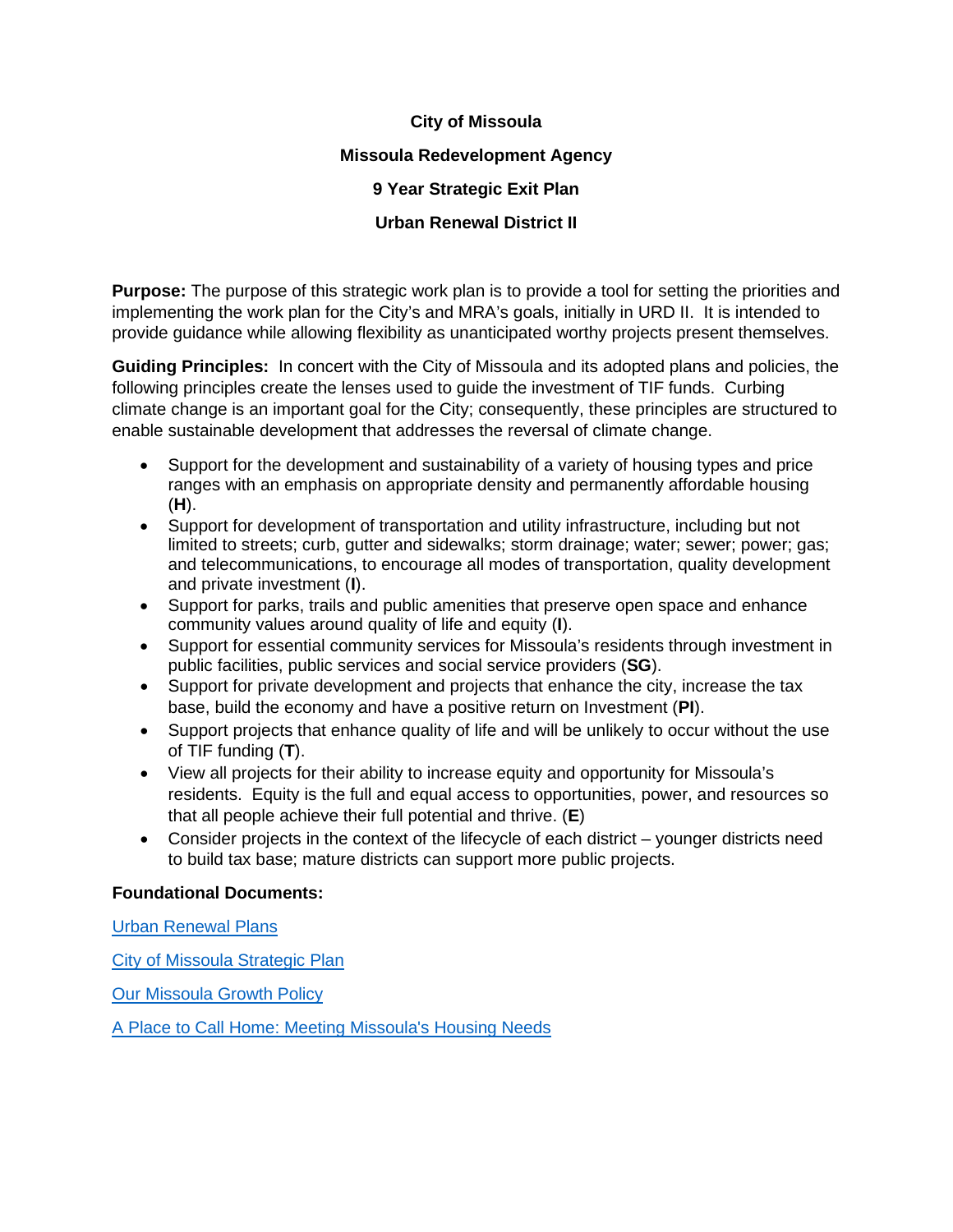#### **URD II Projects and Priorities**

URD II was created in 1990 and sunsets in 2031. The attached Exhibit A is a map of the District. The District has been slow to develop significant new tax base because many of the projects that benefited from the use of TIF have been for the delivery of public and social services as well as affordable housing. These projects are not generally tax-producing but are essential for a healthy and equitable community. Because of significant private investment over the last 15+ years, the District generates adequate revenue to make significant improvements, particularly in housing and infrastructure, and thus leave the area in an excellent position to attract private investment after TIF is no longer available. This plan identifies important projects and priorities for the final nine years of the District's life. It is not intended to be an exclusive list of projects as important projects will emerge that cannot be anticipated. The goal of this prioritization is to set up Urban Renewal District II to **FINISH STRONG**.

It is important to be clear that the MRA has always based its projects, priorities and recommendations on the priorities set by the City Council with the understanding that the use of TIF funds is constrained by State Statute (**MCA Title 7, Chapter 15, Part 42 – Urban Renewal**) and must be consistent with the requirements of state law. As is noted below, the City of Missoula Strategic Plan is the foundation for this 9 Year Strategic Exit Plan for URD II.

1. Priorities

The City of Missoula Strategic Plan serves as the basis for developing priorities that can be addressed through the use of TIF. Housing and infrastructure are central to that Plan and have been identified as the top priorities for URD II as it nears the end of its life.

- a. Housing Allocate the use of resources to enable an increase in Missoula's housing, with particular emphasis on housing for low-income residents. Urban Renewal Law explicitly allows for the purchase of property and donation or sale at a reduced price "to permanently provide low-income housing". This provides an opportunity for land banking consistent with [A Place to Call Home.](https://www.ci.missoula.mt.us/DocumentCenter/View/50833/A-Place-to-Call-Home_Meeting-Missoulas-Housing-Needs_Adopted-PDF)
- b. Infrastructure Completion of water mains and sidewalks across the District along with continued investment in other utilities, trails and parks.
- 2. Projects
	- a. Evaluation of TIF investment will include the following:
		- i. Will the project only be completed with the assistance of TIF dollars?
		- ii. Does the project contribute to a need not otherwise being adequately served?
		- iii. Does MRA have the experience and capacity to successfully execute the project? Do we need partners to be successful?
		- iv. Is sufficient private investment probable?
		- v. Will the project grow the Increment?
		- vi. How will the TIF portion of the project be funded available cash or bonding?
	- b. An outline of projects, guiding principles addressed, estimated cost, and timeframe – attached Exhibit B
	- c. The rationale for the priorities identified in this document is outlined in Exhibit C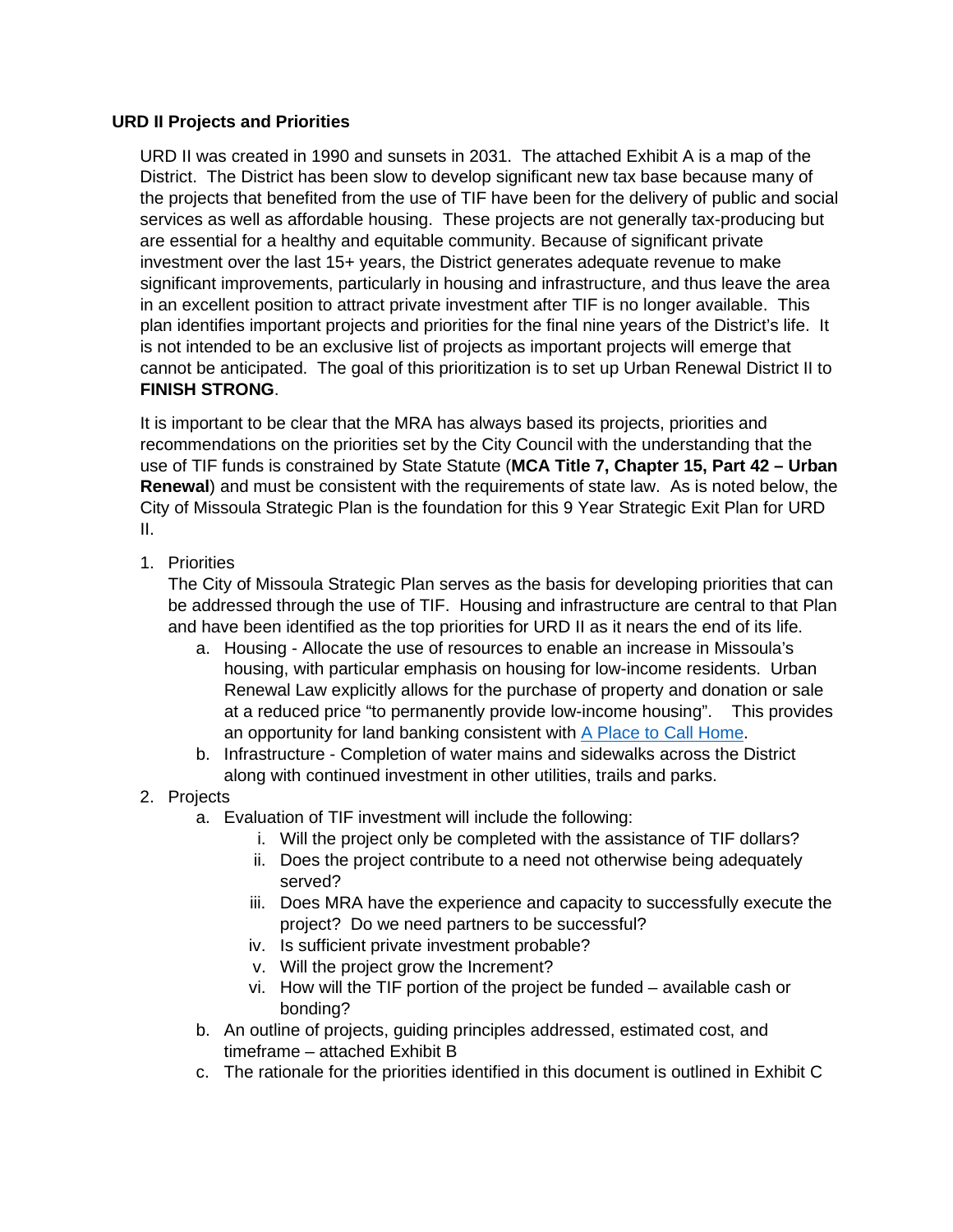**EXHIBIT A** 

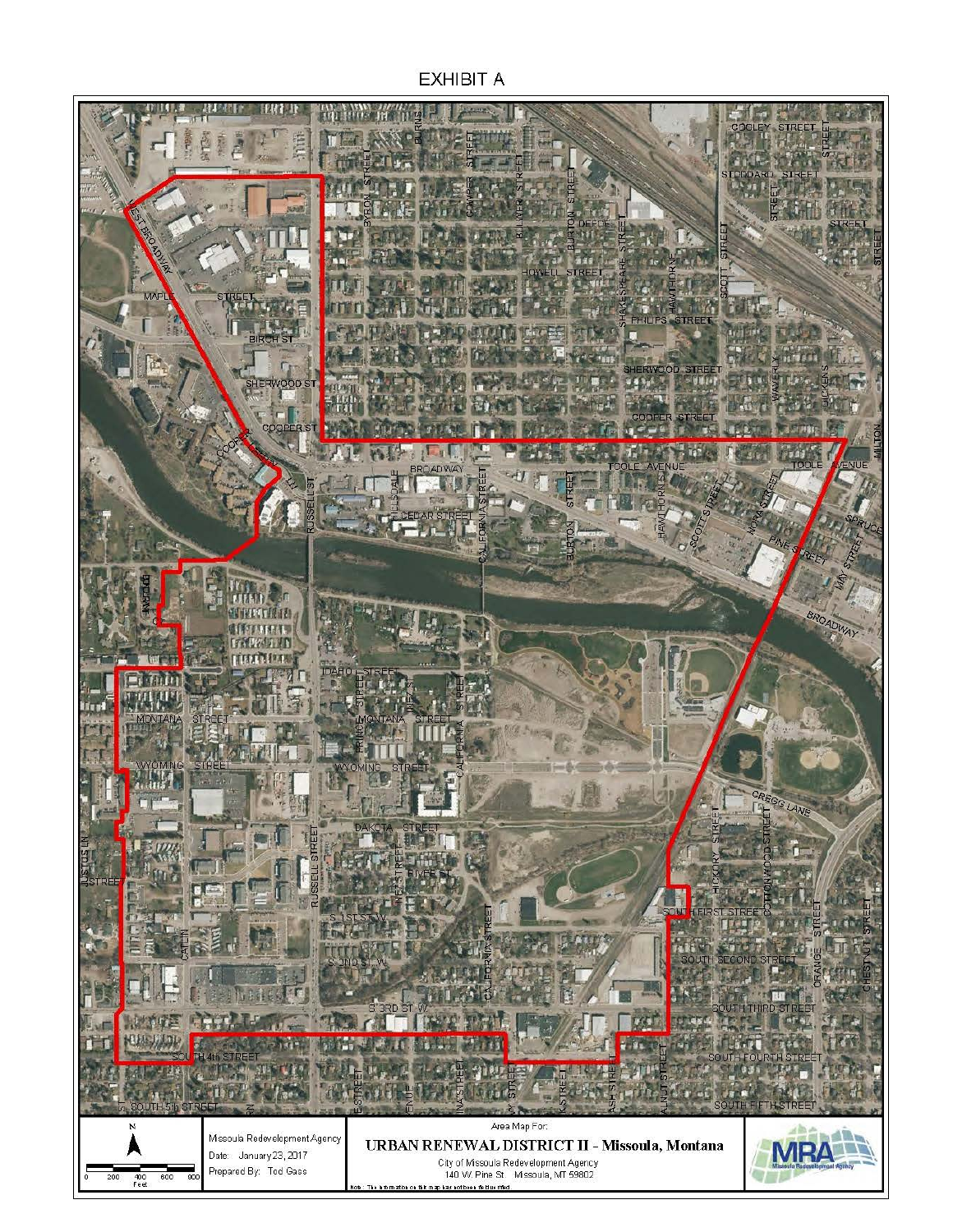# **EXHIBIT B**

# **URD II Projects**

| Projects                                                                                                                        | Cost Estimate* Time Frame Lenses Met** |                |                                      |                 | Priority       | <b>Annual Cost Estimate</b> |         |
|---------------------------------------------------------------------------------------------------------------------------------|----------------------------------------|----------------|--------------------------------------|-----------------|----------------|-----------------------------|---------|
|                                                                                                                                 |                                        |                |                                      |                 |                |                             |         |
| <b>Committed Projects</b>                                                                                                       |                                        |                |                                      |                 |                |                             |         |
| Sidewalk Buildout                                                                                                               | \$                                     |                | 3,684,000 FY23 - FY31 H, I, PI, T, E |                 | Committed      | \$                          | 410,000 |
| Water Main Buildout                                                                                                             | \$                                     |                | 5,000,000 FY23-FY31                  | H, I, PI, T, E  | Committed      | \$                          | 555,500 |
| <b>Long Range Priority Projects</b>                                                                                             |                                        |                |                                      |                 |                |                             |         |
| Bitterroot RR Pedestrian Bridge                                                                                                 | \$                                     | 3,500,000 FY23 |                                      | I, T, SG, E     | 1              |                             |         |
| River & Riverbank Impprovements/Riverfront Trail                                                                                | \$                                     |                | 5,400,000 FY23-FY25                  | I, T, SG, E     | $\overline{2}$ |                             |         |
| Property Purchases***                                                                                                           | \$                                     |                | 4,000,000 FY22-FY31                  | H, SG, PI, T, E | 3              |                             |         |
| <b>Bitterroot Trail Lighting</b>                                                                                                | \$                                     |                | 500,000 FY23-FY31                    | I, SG, T, E     | 4              | \$                          | 55,500  |
| CA St. Reconstruction****                                                                                                       | \$                                     | 2,000,000 TBD  |                                      | H, I, SG, PI, E | 5              |                             |         |
| Sleepy Inn Redevelopment                                                                                                        | \$                                     | 500,000 FY23   |                                      | <b>H, PI, E</b> |                |                             |         |
| Civic Stadium Improvements-Office & Turf*****                                                                                   | \$                                     |                | 2,100,000 FY23-FY25                  | T, SG           |                |                             |         |
| <b>Total Estimated Costs</b>                                                                                                    | \$.                                    | 26,684,000     |                                      |                 |                |                             |         |
|                                                                                                                                 |                                        |                |                                      |                 |                |                             |         |
| *Costs are best estimates with the information currently available. Costs will change.                                          |                                        |                |                                      |                 |                |                             |         |
| **Lenses (Guiding Principles)- H-Housing, I-Infrastructure, SG-Service Gap, PI-Private Investment, T-TIF Required, E-Equity     |                                        |                |                                      |                 |                |                             |         |
| *** Includes costs associated with the Bridge Apartments (\$2M).                                                                |                                        |                |                                      |                 |                |                             |         |
| **** Partially funded through TIF. Current cost estimate is \$4.2M                                                              |                                        |                |                                      |                 |                |                             |         |
| *****The Stadium improvements will be a shared cost with the operators of the stadium. The entire estimated cost is shown here. |                                        |                |                                      |                 |                |                             |         |
|                                                                                                                                 |                                        |                |                                      |                 |                |                             |         |
| Note: There will not be enough revenue to construct all of these projects without bonding.                                      |                                        |                |                                      |                 |                |                             |         |
| The determination of which projects will be bonded will be decided as costs and opportunities are better defined.               |                                        |                |                                      |                 |                |                             |         |
|                                                                                                                                 |                                        |                |                                      |                 |                |                             |         |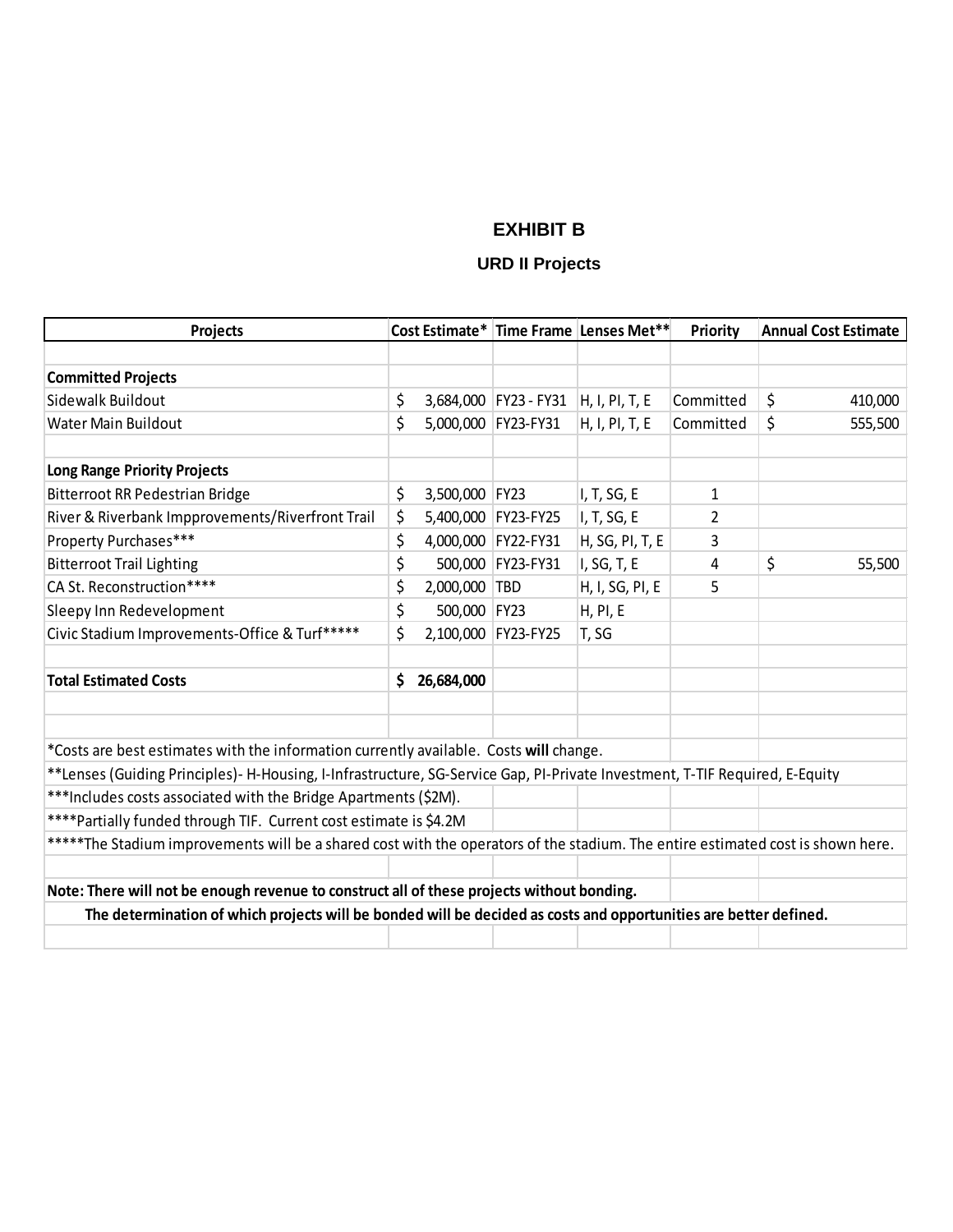# **EXHIBIT C**

# **URD II PROJECT PRIORITIZATION**

#### **Priority 1 – Bitterroot Railroad Pedestrian Bridge**

Downtown Missoula is in need of another bicycle/pedestrian bridge across the river as a result of increased population and activity on both sides of the river. The repurposing of the railroad trestle is the most expedient and cost-effective way of accomplishing that. The need for this project was identified as a needed amenity decades ago but was not feasible. With the changes in rail service recently announced by Burlington Northern and Montana Rail Link, the Bitterroot Branch will no longer be used for rail service; therefore, making this project feasible. This connection across the river is acknowledged in Missoula's Downtown Master Plan and, as such, is part of the City's Growth Policy.

### **Priority 2 – River & Riverbank Improvements and Riverfront Trail Connections**

This is a culmination of what was originally three separate projects – riverbank stabilization, river modifications for fish passage improvement and recreational use and an important trail connection on the north bank between the railroad trestle and Burton Street.

- There is serious erosion on the south bank of the river which threatens the Riverfront Trail system and will ultimately threaten the baseball stadium if left unaddressed.
- There has long been interest in making modifications to the river for a number of reasons including improved fish passage, recreational purposes, improved access to the boat ramp at Silver Park and improving behavior on the West Broadway Island through increased use of that stretch of the river.
- The missing section of the Riverfront Trail between the trestle and Burton Street is a prominent deficiency which the MRA has attempted to remedy for years, without success due to the proximity of building to the edge of the bank. With the City's acquisition of the Flynn-Lowney Ditch, there is now the possibility of making that trail connection by modifying the ditch in that area. MRA and City staff has determined that combining these projects is the most effective way of successfully implementing them.

#### **Priority 3 – Property Purchases**

The purchase of developable properties in URD II will be largely opportunistic. Housing is a top priority of the MRA, the City Council and the community as a whole and this priority positions the MRA to take advantage of opportunities that facilitate the development of housing through acquisition which gives the City influence over how those properties develop. It also provides the ability to preserve already affordable housing when the income restrictions have timed out and the housing can be converted to market rate, thus displacing some of our most vulnerable residents, as was the case with the City's acquisition of the Bridge Apartments on W. Broadway.

# **Priority 4 – Bitterroot Trail Lighting**

The use of the City's commuter and recreational trails in increasing significantly. As it becomes more challenging to live in Missoula as a result of increasing housing prices, more people are dependent on the trails, bike routes and transit to be able to afford to stay in Missoula. The trail lighting is very much an issue of equity for our residents dependent on the trails to travel to and from jobs that require travel during the dark hours. Lighting the Bitterroot Trail has long been a goal of the City and there have never been the resources to accomplish that. With the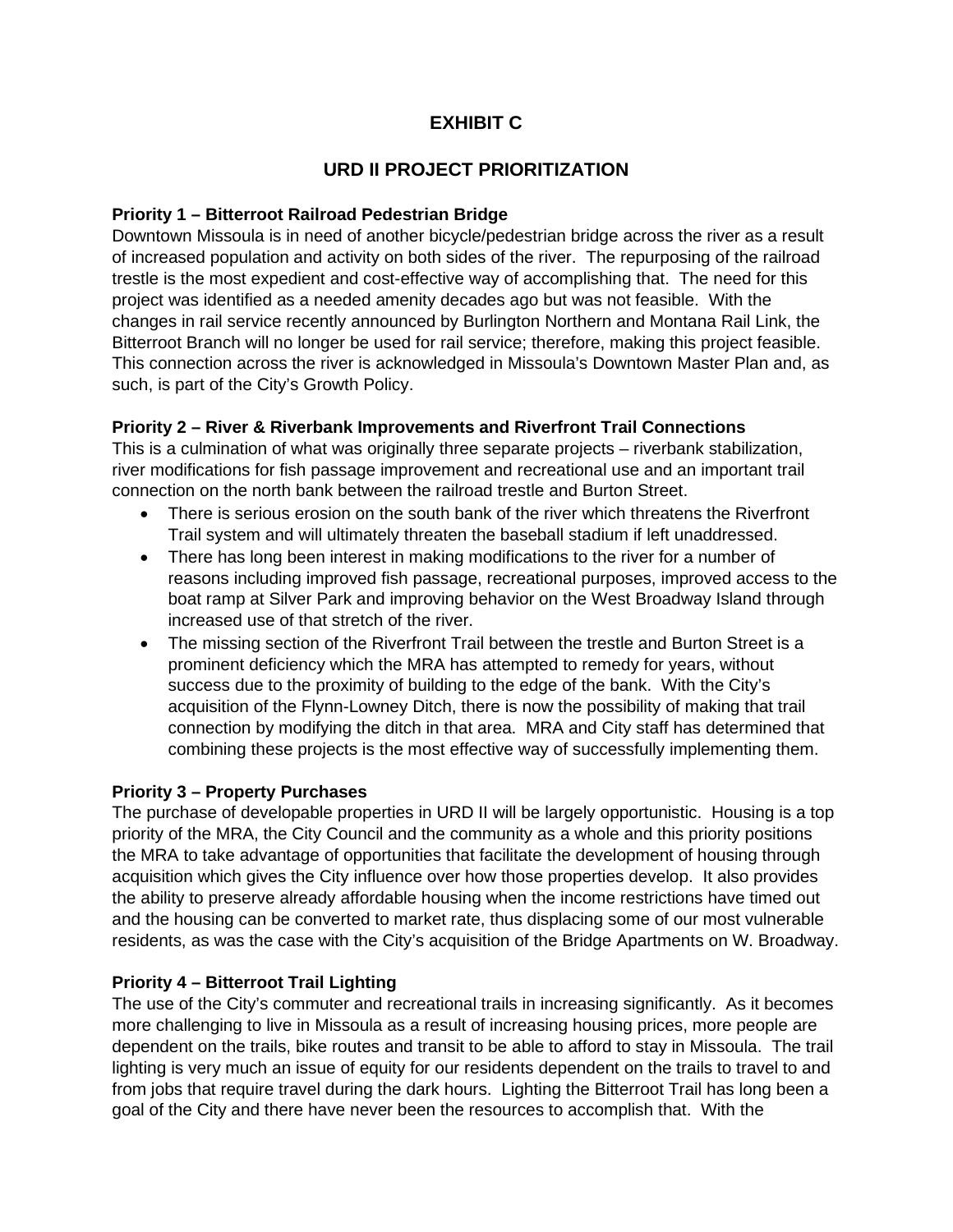upcoming sunset of URD II in 2031 and of URD III in 2040, it is more imperative than ever to look to TIF to provide some or all the resources to accomplish this improvement to our commuter trail system.

#### **Priority 5 – California Street Reconstruction**

The reconstruction of California Street from River Road to S. 3<sup>rd</sup> Street W has been on a list of projects desired by the City for a number of years but it has not been a high enough priority to qualify for adequate funding to accomplish it. The MRA funded the engineering needed to be able to fund, in the appropriate location, the construction of curb, gutter and sidewalks incrementally as individual projects develop. The most recent cost estimate for the reconstruction is \$4.2M and is several years old. This Strategic Exit Plan recommends setting aside \$2M in TIF funding to supplement other funding sources that can be brought to the project prior to the 2031 sunset to the District.

### **Non-Prioritized Projects**

- Sidewalk and Water Main Buildout The MRA has committed to build out the missing sidewalks and the undersized and non-existent water mains in URD II prior to the end of the District in 2031. The sidewalk commitment was made in the early years if the recession and the water main commitment began in FY22. The goal is to leave URD II with the infrastructure necessary to maximize the redevelopment of underutilized properties as Missoula grows.
- Sleepy Inn Redevelopment The cost shown in this Strategic Exit Plan, Exhibit B, is strictly a placeholder until the City determines how to facilitate the best reuse of the corner of Russell and Broadway as an important gateway to West Broadway, Russell Street and the downtown.
- Civic Stadium Improvements, Office & Turf The baseball stadium is an important asset owned by the City. It is operated under leases with private entities, one representing baseball and one representing large concerts and events. There are two improvements to the stadium that need to be addressed. The original plans for the baseball stadium called for office space for the operators; however, there was not adequate funding to accomplish that. The stadium is not occupied from mid-fall through late spring and there is annual vandalism that would be greatly curtailed with year-round occupancy. The other issue is the condition of the outfield as a result of poor drainage and damage from a large concert held there a few years ago. These costs should be shared between the City as owners and the lease holders since the improvements benefit them directly.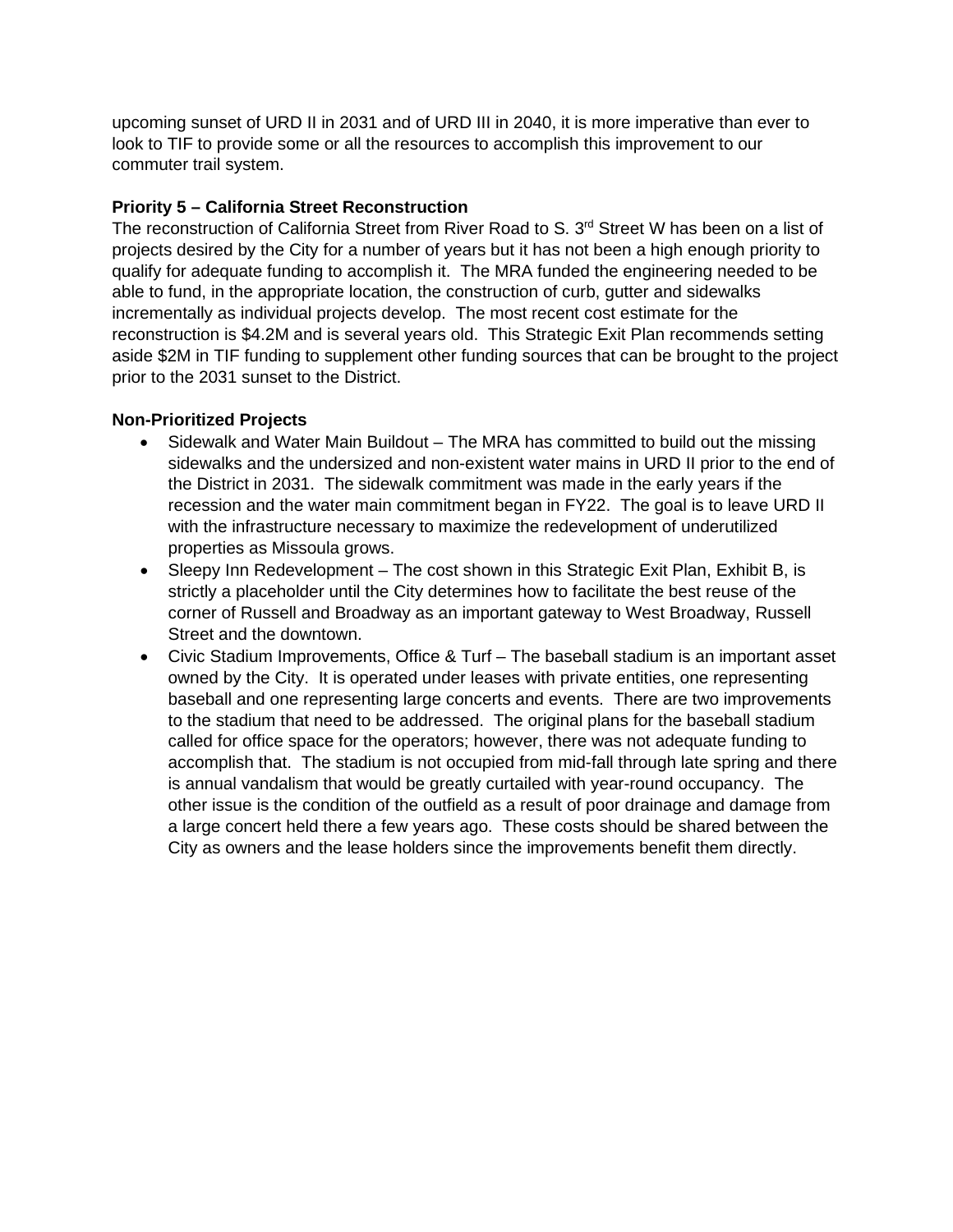# **EXHIBIT D**

#### **URD II HOUSING & INFRASTRUCTURE PROJECTS**

### **Previous URD II projects which meet the City's housing and infrastructure goals:**

- 277 affordable housing units
- 4.7 miles of new or rebuilt sidewalks
- 4,115 feet of new streets
- 2.8 miles of new or improved trails
- 15 acres of new parks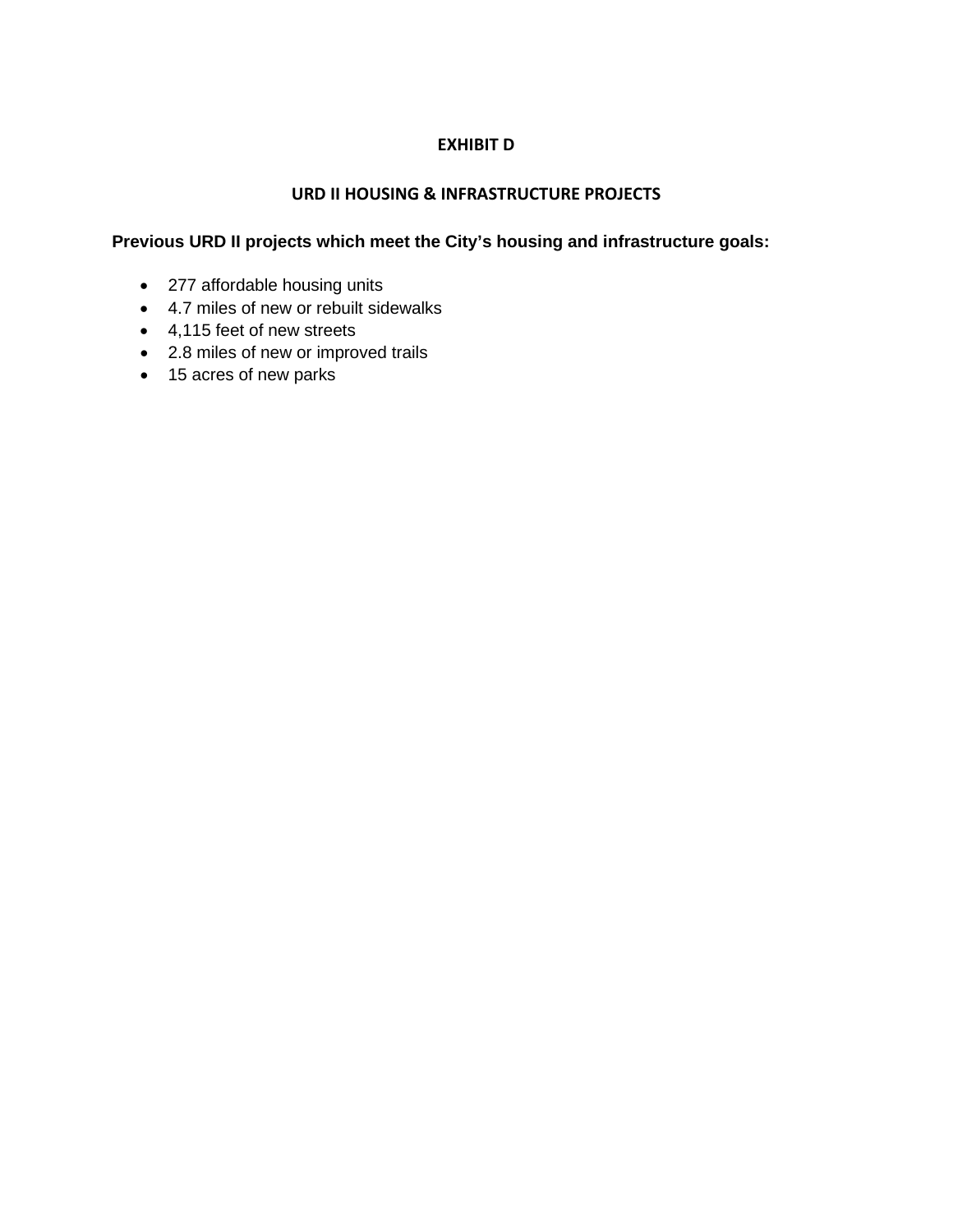

# **M E M O R A N D U M**

**TO:** MRA Board of Commissioners

**FROM:** Ellen Buchanan, Director *EB*

**DATE:** February 13, 2022

**SUBJECT:** Strategic Exit Plan for URD II

**Note: This item has been placed under Action Items on the Agenda so that the Board can take action if that is its desire. This is the first time that the majority of the Board members have seen this document or discussed the recommended guiding principles, projects and priorities in this context, so it is anticipated that this item may be held over for action at a future meeting.**

A working group comprised of City Council and MRA leadership along with City staff from MRA and the Mayor's Office has been looking at creating strategic plans for Missoula's urban renewal districts. The first of these plans focuses on URD II since it only has 9 years left before sunsetting in 2031 and still has many needs and opportunities. What started out as a 5 Year Strategic Work Plan has become a 9 Year Strategic Exit Plan which sets out priorities and identifies projects that are important to accomplish before 2031 when the district ends. When the group began this work, the Mayor created the following statement to serve as a guide for this process.

# **"***Principles and purpose:***"**

"*Tax increment financing is a powerful tool for investing in public infrastructure, adding value to and providing incentive for private investment in targeted areas, improving housing stock and affordability, expanding tax base and tempering tax increases for public infrastructure and, through remittance, municipal operations.*

*The purpose of this working group is to establish clear priorities for investment, order those priorities, loosely establish budgets and timelines, address implementation, improve communication with residents and create a clear, understandable plan for the next decade of MRA investment."*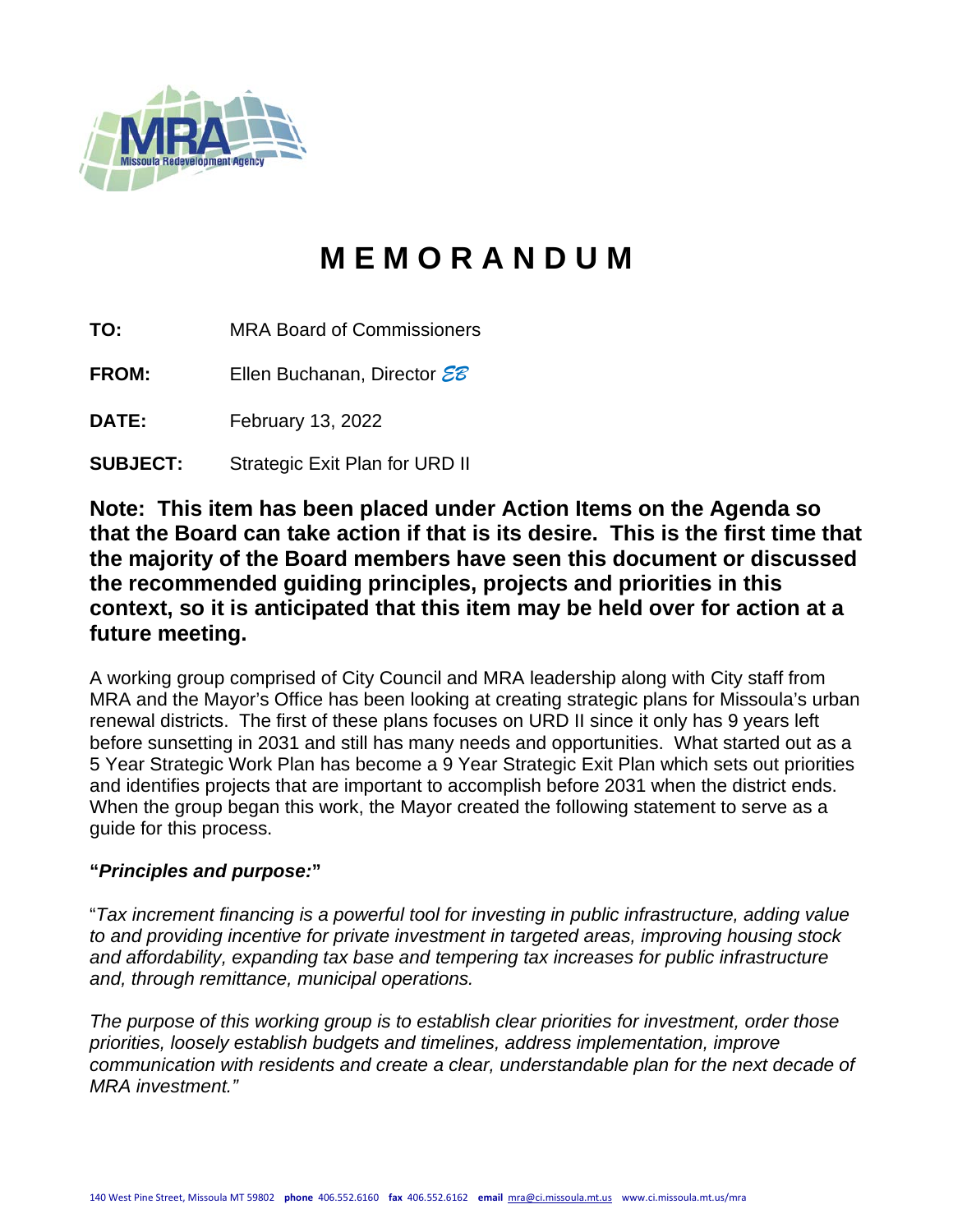Initially, the two primary objectives of the City Council were to address improved communications and development of policy around TIF funded projects and expenditures (a strategic work plan). Early in the process, there was a facilitated work session with Ginny Tribe which affirmed the decision to move development of a communication plan forward and established criteria for setting priorities in District II and District III. This work created the basis for the URD II Strategic Exit Plan and the Strategic Work Plans for other districts that will follow. Additionally, the agreed upon priorities for URD II were identified as housing, with an emphasis on affordability, and infrastructure (water, sewer, sidewalks, parks).

## **Communications:**

Communications is not specifically addressed in the strategic plan before you. We now have a very well thought out and thorough communications plan that was developed for MRA by 6 Pony Hitch and have already begun developing recommended communications pieces for the public, the various webpages and to summarize staff memos when presenting to City Council, the MRA Board and other Boards as necessary. 6 Pony Hitch has finalized a simple and informative graphic piece explaining TIF and how it works along with examples of projects supported or initiated by MRA through the use of tax increment funds. This will be formally presented to you and the public at this Board meeting. Staff has developed standardized cover sheets that are being used to summarize requests for TIF funding when presented to the Board or City Council.

There is an item on this agenda requesting authorization to add a Communication Specialist to the MRA staff. This is a newly created position which will be full time for MRA initially and, once the front-end work is done to implement the communications plan, will likely become a shared position in a larger Communications Office for the City. If the new position is approved by the Board, the job will be posted in hopes of filling it in the next few months. This is included in the Mid-year Budget Amendments also on this month's agenda.

# **9 Year Strategic Exit Plan:**

As was mentioned above, the plan for URD II has changed from a 5 Year Strategic Work Plan to a 9 Year Strategic Exit Plan. The working group agreed on six guiding principles which have become the lenses through which MRA will evaluate projects. These lenses are housing, infrastructure, filling service gaps, generating private investment, the necessity of TIF funding for implementation, and equity. Each of these lenses are more fleshed out in the attached exit plan. The plan goes on to identify projects that the working group and MRA staff believe should become priorities as we move closer to the end of URD II, with the two overriding priorities being housing and infrastructure. You will note that we have applied the lenses identified in the guiding principles to each of the priority projects included in the URD II Projects spreadsheet which is part of the plan.

URD II does not have adequate unobligated revenue to fund most of these projects through the use of cash and bonding will be required. You will note that TIF funding is required for most of these projects to be feasible and that became a very important factor in determining priorities for these public investments. MRA has made the decision to build out the sidewalk network, where feasible, and extend water mains throughout the district by 2031; therefore, we have simply divided the estimated costs by nine to identify an annual placeholder in our